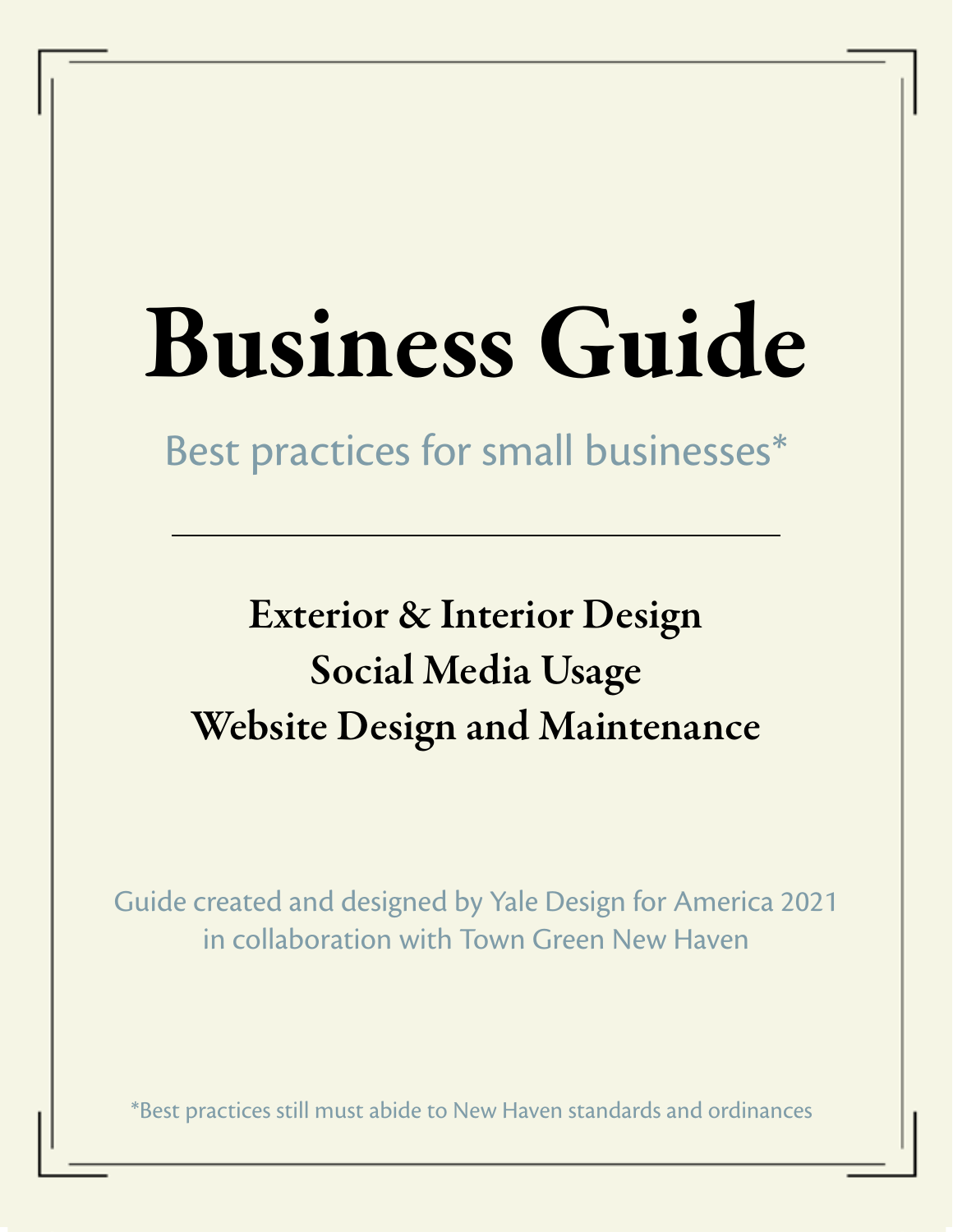# **Exterior Facade**

# *Signage:*

- □ Effective signage can inform passersby of the business's purpose and character.
- □ Regular maintenance: broken signs provide a negative impression of the business and the area
- $\Box$  Keep it short (under 7 words)
- $\Box$  No more than one main sign (ex. signboard or awning)
- $\Box$  No more than two additional smaller signs (ex. door or window).
- □ Use legible font
- $\Box$  Avoid excessively large signs that overpower the facade
- $\Box$  Use durable and quality materials for the signs



Effective lighting provides visibility, safety, and a from the street.

# **Doors:**

- $\Box$  Use warm and inviting light spectrums. A fluorescent or flashing lights that can caus distraction or glare)
- ☐ Direct all lighting downward to illuminate the entrance/sidewalks. Also use lighting highlight points of interest (signs, entryway etc).
- $\Box$  Illuminate signs from above (not from beh
- $\Box$  Use light fixtures that complement the building style and architecture (style, size, color)

- ☐ Doors should be visually appealing and stylistically complementary to building appearance
- $\Box$  Avoid plexiglass as a glass substitute
- ☐ Transparent doors should be kept unobstructed and free from distracting signs, shelving, or posters

# **Lighting:**

Windows allow customers to peak inside. Attractive interiors draw in more traffic.

- $\Box$  Windows should be kept unobstructed an from distracting signs, shelving, or posters
- $\Box$  If shades are necessary, use retractable sha increase visibility to and from the street
- $\Box$  If applicable, place public spaces near the f windows and keep private spaces in the ba store
- $\Box$  "Many people discover stores after-hours. display lights should be left on until  $11:00$ Timers can be used to automate this cycle.

# **Awnings / Canopies:**

Awnings and canopies can provide style, rain protection, and shade. They can also be used to display logos

or signage.

- $\Box$  Make sure the dimensions are proportional to the spaces they cover (non-obstructive). Awnings should only cover an individual window or door opening. They should not be long and continuous.
- $\Box$  Multiple awnings/canopies should be at a uniform level
- $\Box$  Ensure the awning/canopy colors are complementary to the rest of the building
- $\Box$  The awning/canopies should be waterproof, fade and tear resistant. Avoid aluminum or plastic materials
- $\Box$  Lighting should be from above (not from behind)

# **Windows:**

A building's facade is its exterior front face. A welcoming and appealing facade attracts customers and positively contributes to the community. Factors that play a role in the quality of a business's exterior facade include: doors, windows, awnings, lighting, signs, colors, and landscaping.

Getting started:

- $\Box$  Evaluate building appearance: Take a step back (literally) and note the entire building facade– not just the storefront. Aim for cohesion.
- ☐ Evaluate the building's surroundings. Maintain a clean front and sidewalk to attract customers.
- ☐ Maintenance: Maintain regular cleaning and repair of building and surroundings (roof, paint job, window frames, signs, sidewalks/curbs, etc.).
- $\Box$  Check city regulations

The following content was pulled primarily from the The City of Sault Ste. Marie Design Guide.

|                 | <b>Accessibility:</b>                                                                                                     |
|-----------------|---------------------------------------------------------------------------------------------------------------------------|
| ppeal<br>void   | Creating an inclusive and welcoming<br>environment helps both the business<br>and the customer!                           |
| es              | Ramps should be available for<br>entrances above ground level                                                             |
| to<br>ays,      | Doors width should be no<br>smaller than eighty-five<br>centimeters                                                       |
|                 | Use push/pull doors if possible                                                                                           |
| (hind<br>ilding | Clean all building graffiti ASAP. It<br>sends an unsafe and unwelcoming<br>message. It also invited further<br>vandalism. |

|                     | Landscaping:                                                                          |  |
|---------------------|---------------------------------------------------------------------------------------|--|
| tive<br>d free      | Landscaping can help provide shade,<br>noise reduction, and appeal to<br>storefronts. |  |
|                     | Trees should not cover signage                                                        |  |
| ides to             | Use native plants/trees to the<br>area                                                |  |
| front<br>ack of the | Choose plants that are easily<br>maintained/watered (no litter)                       |  |
| Window<br>P.m.      | Use sturdy plant containers<br>Ш                                                      |  |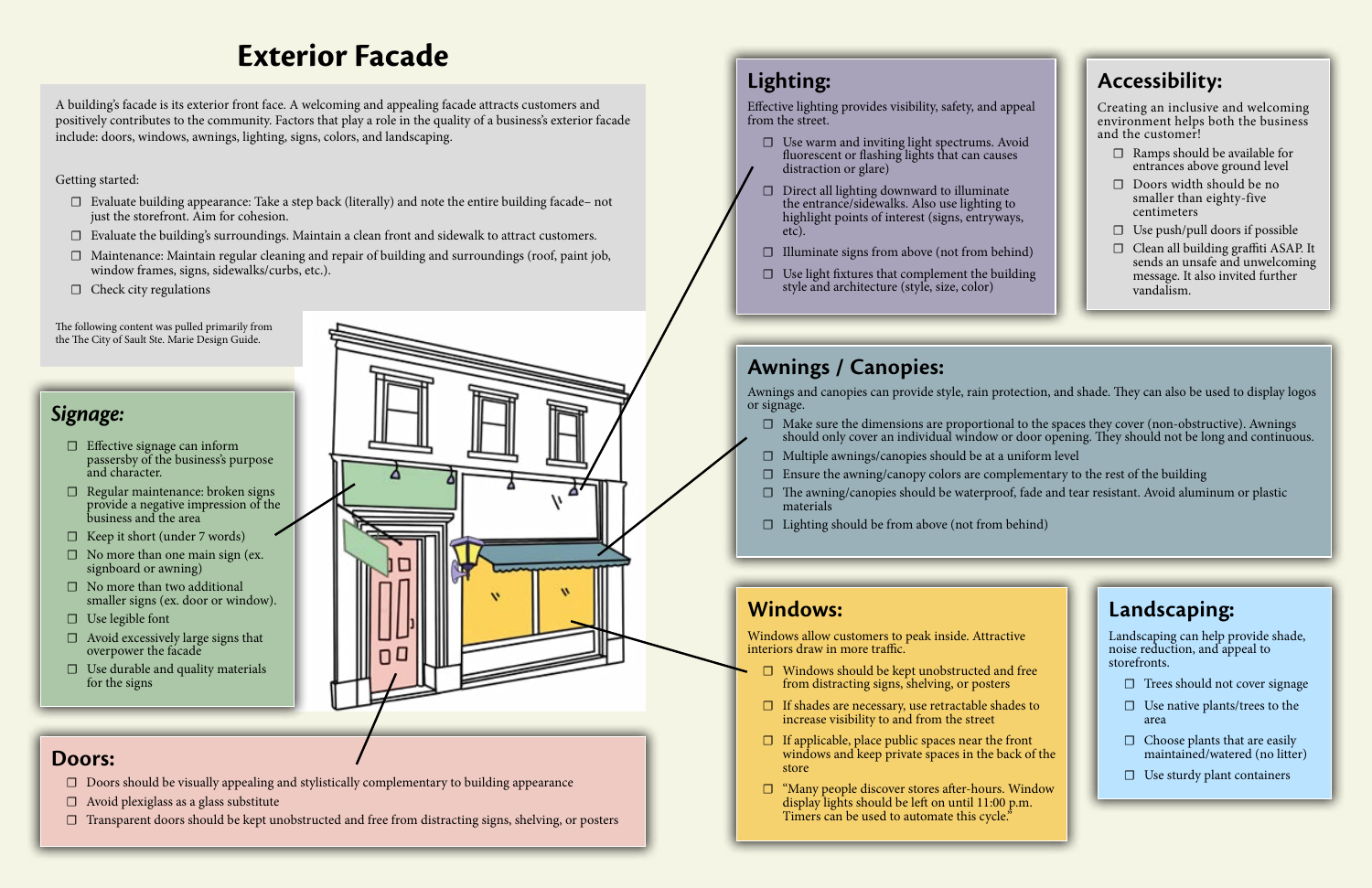- Install large mirrors to make the inside of the store seem more spacious
- Multiple shelf levels provide appeal and take advantage of smaller spaces Avoid bulky/cluttered displays
- Don't overcrowd the store (prevents customers from bumping into each other)
- Shelving, drapes, and lighting effects can be used to expand vertical space
- Install large windows- natural light creates a welcoming environment
- Use lighting to highlight specific areas of the store

# INTERIOR DESIGN TIPS AND TRICKS

# $SPACE$  **AND LIGHTING**

- Lighter colors generally make your space seem more spacious and comfortable / Avoid extremely bold colors (i.e. neon)
- Painting an accent wall can create attraction and make your store look larger
- Use more neutral colors above eye level to create more balance
- Consider painting the ceiling a lighter color to add height to your space
- Consider color coordinating your product displays

# $B$  **SIGNS AND DISPLAYS**

# **C O L O R S**

**The pictures below demonstrate excellent use of a neutral color palette, natural lighting, layered shelves and floor-length mirrors to make the space appear bigger.**





- Create aesthetic/photogenic areas that are great for pictures (i.e. fill the display with products and props that fit the theme and color palette)
- Signs help draw attention to important areas/promotions. Keep signs fresh and updated based on current sales and seasons. Use fonts and colors that are easy to read
- Use signs or displays as breaks to slow customers down within long uninterrupted aisles
- Consider using digital signage to easily update information and keep it interesting!
- Create interesting and engaging displays behind the checkout counter, while still maintaining simplicity (quality over quantity)

**The signs in the image below demonstrate one way to use signs to slow customers down and break up long aisles as well as point out different areas and products within the store.**



Think about customer flow (i.e. the pattern of behavior and way that a customer navigates through a store). An effective path will improve customer experience and

Don't put merchandise in the decompression zone (near entrance) - it will be missed

- increase exposure to products.
- as customers are adjusting to the store environment
- Customers consistently turn right after entering the store!! Put high margin merch
- navigation)
- when shopping
- Have clear zones to make navigation easy

### What Is a Boutique Store Layout?



and valuable info to the right of the entrance outside of transition zone (clockwork

Remove narrow aisles...women in particular (research shows) value personal space

# **C U S T O M E R F L O W**

Consider providing seating in your store (ex. outside the dressing room). This can enhance the customer experience and increase time spent in your store Place impulse-buy items near the checkout counter to encourage last-minute

• Have good background music to improve the shopping experience – you can find

- 
- purchases
- Keep back-of-the-house operations (inventory, shipping, etc) concealed from customer view
- popular and appropriate playlists on Pandora, Spotify, and Apple Music

visit https://www.smartsheet.com/store-layout for examples and more information on store layouts

# $L$  **CUSTOMER EXPERIENCE**

### **Two examples of ways to organize your store's layout are shown below.**

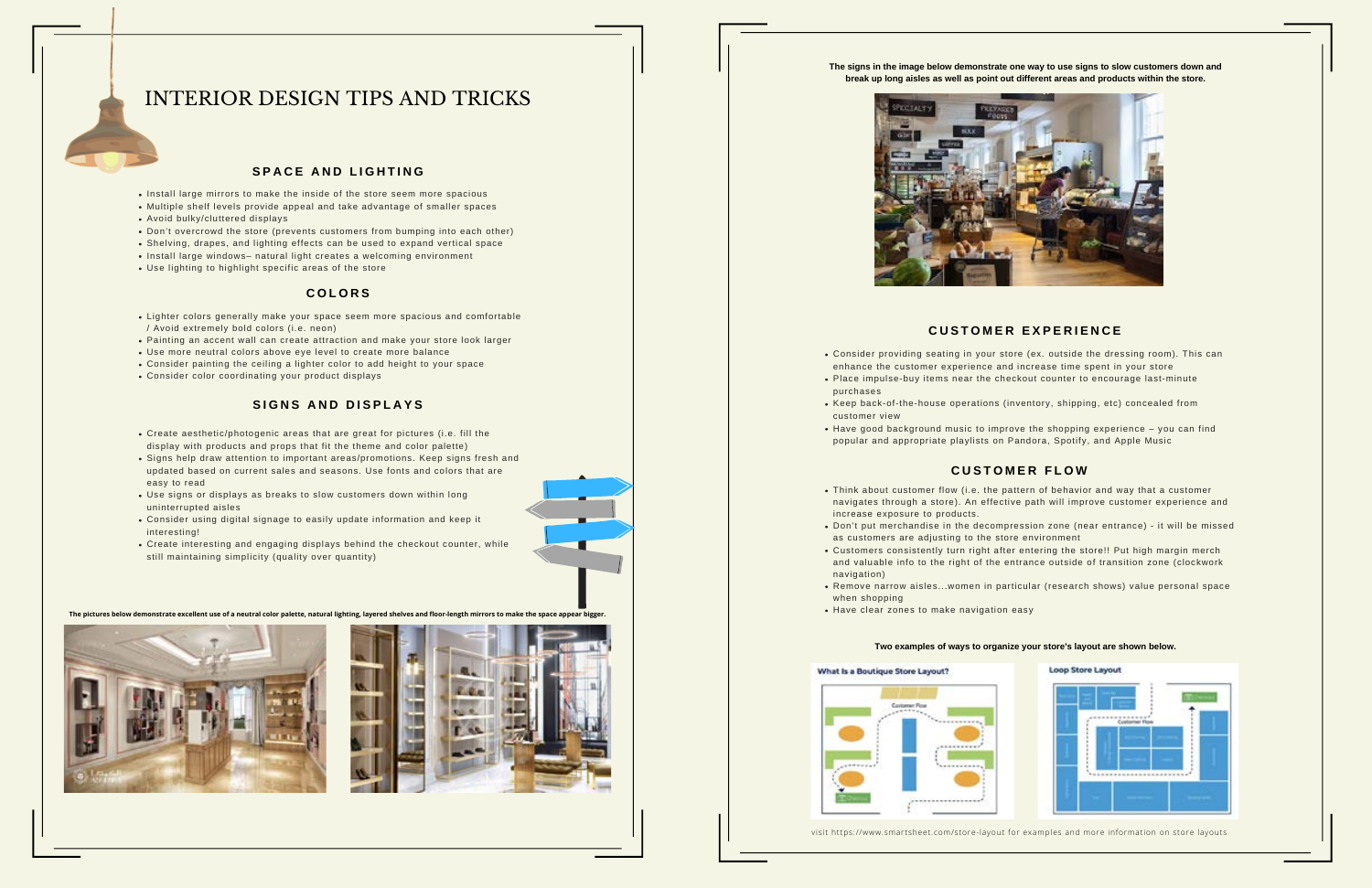Below we have summarized popular tips that successful social media content creators use to boost their engagement with their content and gain new followers. Taking advantage of social media is a cost-effective way to develop the authenticity of your brand and create a forum for customer care. At a time where technology use is at an all-time high, using social media helps your business stay relevant and in touch with your customers.

### **Social media platforms**

Each social media platform has different features and types of audiences that may fit your purpose. For instance, LinkedIn is a more professional setting where you can speak more about the accomplishments of your business and its vision for future directions. Choosing the right social media platform or taking advantage of multiple platforms depends on your goals for using them.

Popular platforms:

- $\bullet$  Facebook
- $\bullet$  Twitter
- $\bullet$  Instagram
- $\bullet$  Youtube
- $\bullet$  Linked In



- Exposing your audience to your area and helping them understand more about it can capture their interest and encourage them to engage with your brand. For instance, if your brand is focused on selling environmentally friendly products, you may want to create posts informing people on environmentally friendly practices.
- Tip: Share other people's content that you find interesting or relevant
- $\circ$  Stay relevant with current events

# **Know your audience** 1.

Have your targeted audience in mind as you create your content for social media. This allows you to tailor your content to them and have an easier time grabbing their attention.

A consistent theme refers to both the style of the content and the type of content. For instance, keeping the content playful or having a certain color palette. Having a consistent theme across social media accounts allows your audience to know what to expect and allows you to convey the personality of your brand.

### **2. Have a consistent theme:**

- times to post are.
- Examples of tools: i.Google analytics
	- ii.Hootsuite Analytics iii. Facebook Analytics

- Posting regularly allows your audience to know that you are active on social media and are interested in engaging with them. This also helps you stay relevant and on the minds of your consumers when they consistently see your posts.
- Tip: Make some posts in advance and schedule when they will be posted. Perhaps choosing a set day to release posts can help you keep track.
- 
- Examples:
- i. Polls
- 
- 

### **3. Post regularly:**

Encourage audience to like, comment, and share your posts

### **4. Add call to actions**

. Show your appreciation for your audience by sharing customer reviews, experiences, and simply conveying your gratitude for your fans.

### **5. Share content not only about your brand, but about your "topic" or "area"**

Especially on Facebook, adding Gifs, photos and emojis can help give your content more personality





























# **C O N T E N T**

















# SOCIAL MEDIA GUIDE

One great upside of using social media to promote your business is that you are able to collect data about your audience engagement and the effectiveness of your advertising. Taking time to learn about the data is worth every minute, especially when many platforms are making it easier for you to do so. The data can also help show you when the most optimal

- 
- 

iv.Learn more here: <u>https://blog.hootsuite.com/social-media-analytics/</u>

### **3. Be familiar with social media analytics tools**

engage your audience. Take advantage of new features like these to get customer feedback and engage with your audience members.

ii.Use Instagram stories for an "Ask Me Anything" session iii.Test their knowledge with mini-trivia/quizzes

On Instagram and Facebook, you can now use "Stories" to further **4. Don't limit yourself to posts, take advantage of all the features of the platform**

### **Collaborate with another brand or store** 1.

Reach out to other businesses to see if they are interested in working with you. This allows you to tap into each other's audience and broaden your reach. This also opens up a lot of opportunities to create fun and new content such as hosting giveaways and contests.

# **I N C R E A S I N G N UMB E R O F F O L L OWE R S A N D E N G A G EME N T WI T H P O S T S**

Respond to comments and chats in a timely manner with

personalized responses.

### **2. Be responsive**

Adding relevant hashtags to your photos can broaden your reach to beyond your current follower base. You can also spend time looking at popular hashtags to identify trends and keep your

- 
- content current.

## **5. Add hashtags**

If your current employees are comfortable and active on social media, encourage them to share your content and engage with them













Tip: Have a "day in the life" where employees can share their time

working at the business



- 
- 
- 
- 

# **6. Encourage your current employees to engage with your content**

- 
- 

# **7. Spotlight your customers**